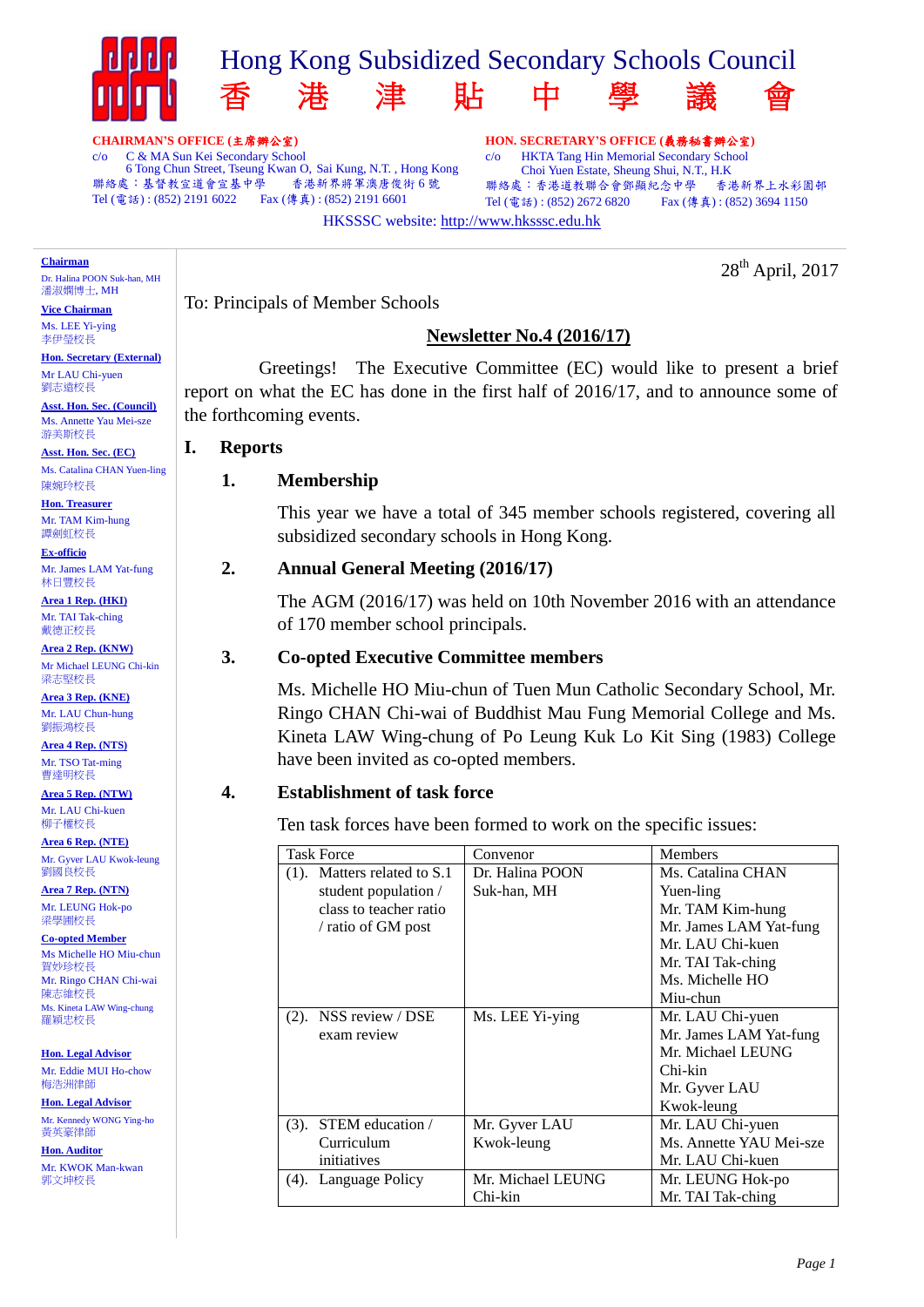

#### **CHAIRMAN'S OFFICE (**主席辦公室**)**

c/o C & MA Sun Kei Secondary School 6 Tong Chun Street, Tseung Kwan O, Sai Kung, N.T., Hong Kong<br>5 : 基督教宣道會宣基中學 - 香港新界將軍澳唐俊街 6 號 聯絡處:基督教宣道會宣基中學 Tel (電話) : (852) 2191 6022 Fax (傳真) : (852) 2191 6601

**HON. SECRETARY'S OFFICE (**義務秘書辦公室**)** c/o HKTA Tang Hin Memorial Secondary School Choi Yuen Estate, Sheung Shui, N.T., H.K 聯絡處:香港道教聯合會鄧顯紀念中學 香港新界上水彩園邨 Tel (電話): (852) 2672 6820 Fax (傳真): (852) 3694 1150

HKSSSC website: http://www.hksssc.edu.hk

| <b>Chairman</b>                                                                                                                                                                                                               |                                                                                                                                                                                                    |                                |                                                                                                                |
|-------------------------------------------------------------------------------------------------------------------------------------------------------------------------------------------------------------------------------|----------------------------------------------------------------------------------------------------------------------------------------------------------------------------------------------------|--------------------------------|----------------------------------------------------------------------------------------------------------------|
| Dr. Halina POON Suk-han, MH<br>潘淑嫘博士, MH<br><b>Vice Chairman</b><br>Ms. LEE Yi-ying<br>李伊瑩校長                                                                                                                                  | (5). University / Tertiary<br><b>Institutions</b><br>Admission / VPET                                                                                                                              | Mr. TAM Kim-hung               | Mr. TSO Tat-ming<br>Ms. Annette YAU Mei-sze<br>Mr. Michael LEUNG<br>Chi-kin                                    |
| <b>Hon. Secretary (External)</b><br>Mr LAU Chi-yuen<br>劉志遠校長<br><b>Asst. Hon. Sec. (Council)</b><br>Ms. Annette Yau Mei-sze<br>游美斯校長<br>Asst. Hon. Sec. (EC)<br>Ms. Catalina CHAN Yuen-ling<br>陳婉玲校長<br><b>Hon. Treasurer</b> | (6). Publications, articles<br>writing, interview<br>(book review / words)<br>of encouragement /<br>policy analysis /<br>management or<br>administration tips /<br>experience sharing /<br>vision) | Dr. Halina POON<br>Suk-han, MH | Ms. Catalina CHAN<br>Yuen-ling<br>Mr. Ringo CHAN Chi-wai<br>Ms. LEE Yee-ying                                   |
| Mr. TAM Kim-hung<br>譚劍虹校長                                                                                                                                                                                                     | PD for principals /<br>$(7)$ .<br><b>SSS TED</b>                                                                                                                                                   | Ms. LEE Yee-ying               | Mr. LAU Chun-hung<br>Mr. Ringo CHAN Chi-wai                                                                    |
| <b>Ex-officio</b><br>Mr. James LAM Yat-fung<br>林日豐校長<br>Area 1 Rep. (HKI)<br>Mr. TAI Tak-ching<br>戴德正校長<br>Area 2 Rep. (KNW)<br>Mr Michael LEUNG Chi-kin                                                                      | Open classroom /<br>$(8)$ .<br>Open school / TPD /<br><b>External resources</b>                                                                                                                    | Dr. Halina POON<br>Suk-han, MH | Mr. Gyver LAU<br>Kwok-leung<br>Ms. Michelle HO<br>Miu-chun<br>Mr. TAM Kim-hung<br>Ms. Kineta LAW<br>Wing-chung |
| 梁志堅校長<br>Area 3 Rep. (KNE)                                                                                                                                                                                                    | (9). Apps / Webpage                                                                                                                                                                                | Mr. LAU Chun-hung              | Mr. LAU Chi-yuen<br>Mr. LAU Chi-kuen                                                                           |
| Mr. LAU Chun-hung<br>劉振鴻校長<br>Area 4 Rep. (NTS)<br>Mr. TSO Tat-ming<br>曹達明校長<br>Area 5 Rep. (NTW)                                                                                                                             | $(10)$ . Students' well-being                                                                                                                                                                      | Mr. TSO Tat-ming               | Mr. James LAM Yat-fung<br>Mr. LAU Chi-kuen<br>Mr. LEUNG Hok-po<br>Ms. Kineta LAW<br>Wing-chung                 |
| Mr. LAU Chi-kuen                                                                                                                                                                                                              |                                                                                                                                                                                                    |                                |                                                                                                                |

Views and opinions on the above issues are welcome. Members may contact the task force convenor to contribute your ideas.

# **5. Establishment of Singtao Column**(津中樂道)

The chairman has connected Singtao Daily to provide our members with a writing platform weekly. Members are cordially invited to submit your own articles to be published on Singtao column (津中樂道) every Monday. Members may refer to our website (www.hksssc.edu.hk) for previous works by some EC members.

#### **6. Open school for teachers and local exchange programme for students**

An idea of "open school" will be introduced to members for educational advancement and building a professional learning community. The theme of this batch is "STEM" and it is to be run in June 2017. Members are encouraged fill out the enclosed application form for enrolment to the open school programme.

Meanwhile, a 3-day local school immersion programme will be organized next year for students to broaden their horizons and to enhance in-depth learning and exchanges. More details will be given on next General

柳子權校長 **Area 6 Rep. (NTE)**

Mr. LEUNG Hok-po 梁學圃校長

#### **Co-opted Member** Ms Michelle HO Miu-chun

賀妙珍校長 Mr. Ringo CHAN Chi-wai 陳志維校長 Ms. Kineta LAW Wing-chung 羅穎忠校長

**Hon. Legal Advisor** Mr. Eddie MUI Ho-chow 梅浩洲律師

**Hon. Legal Advisor**

Mr. Kennedy WONG Ying-ho 黃英豪律師

**Hon. Auditor** Mr. KWOK Man-kwan 郭文坤校長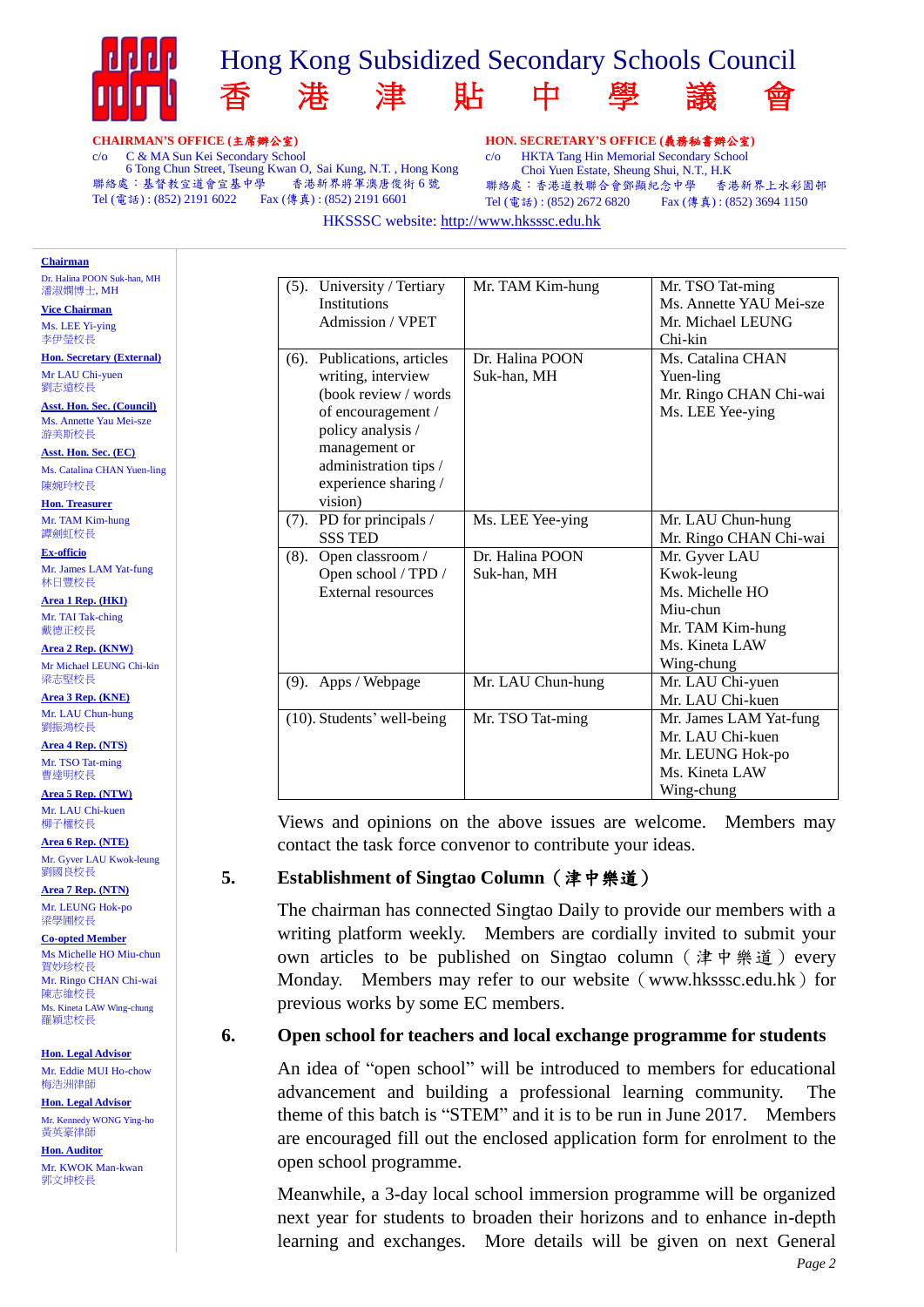

c/o C & MA Sun Kei Secondary School 6 Tong Chun Street, Tseung Kwan O, Sai Kung, N.T., Hong Kong<br>5 : 基督教宣道會宣基中學 - 香港新界將軍澳唐俊街 6 號 聯絡處:基督教宣道會宣基中學 Tel (電話) : (852) 2191 6022 Fax (傳真) : (852) 2191 6601

Meeting.

c/o HKTA Tang Hin Memorial Secondary School Choi Yuen Estate, Sheung Shui, N.T., H.K 聯絡處:香港道教聯合會鄧顯紀念中學 香港新界上水彩園邨 Tel (電話): (852) 2672 6820 Fax (傳真): (852) 3694 1150

HKSSSC website: http://www.hksssc.edu.hk

**Chairman**

Dr. Halina POON Suk-han, MH 潘淑嫻博士, MH

**Vice Chairman** Ms. LEE Yi-ying 李伊瑩校長

**Hon. Secretary (External)** Mr LAU Chi-yuen 劉志遠校長

**Asst. Hon. Sec. (Council)** Ms. Annette Yau Mei-sze 游美斯校長

**Asst. Hon. Sec. (EC)** Ms. Catalina CHAN Yuen-ling 陳婉玲校長

**Hon. Treasurer** Mr. TAM Kim-hung 譚劍虹校長

**Ex-officio** Mr. James LAM Yat-fung 林日豐校長

**Area 1 Rep. (HKI)** Mr. TAI Tak-ching 戴德正校長

**Area 2 Rep. (KNW)** Mr Michael LEUNG Chi-kin 梁志堅校長

**Area 3 Rep. (KNE)** Mr. LAU Chun-hung 劉振鴻校長

**Area 4 Rep. (NTS)** Mr. TSO Tat-ming 曹達明校長

**Area 5 Rep. (NTW)** Mr. LAU Chi-kuen 柳子權校長

**Area 6 Rep. (NTE)** Mr. Gyver LAU Kwok-leung 劉國良校長

**Area 7 Rep. (NTN)** Mr. LEUNG Hok-po 梁學圃校長

**Co-opted Member** Ms Michelle HO Miu-chun 賀妙珍校長 Mr. Ringo CHAN Chi-wai 陳志維校長 Ms. Kineta LAW Wing-chung 羅穎忠校長

**Hon. Legal Advisor** Mr. Eddie MUI Ho-chow 梅浩洲律師

**Hon. Legal Advisor** Mr. Kennedy WONG Ying-ho 黃英豪律師

**Hon. Auditor** Mr. KWOK Man-kwan 郭文坤校長

# **7. Meetings with CE candidates, EDB and other educational bodies (Extracts)**

- (1) 14 November 2016: The Chairman, Vice-chairman and 9 other EC members had a meeting with the President of The Academy of Sciences of Hong Kong, Prof Lap-Chee TSUI, and his subordinates, Rita Lun, Ma Siu-leung and Terence Chan to investigate the STEM education in Hong Kong;
- (2) 11 January 2017: The Chairman together with 33 principals of our member schools attended the Information‐sharing session on Bachelor of Veterinary Medicine organized by the School of Veterinary Medicine of City University of Hong Kong;
- (3) 12 January 2017: The Chairman, Vice-chairman, Mr. TAM Kim-hung, Mr. LAU Chi-kuen and Mr. Gyver LAU Kwok-leung were invited by Chinese University of Hong Kong to attend a Forum on Guangdong-Hong Kong Exchanges and Collaboration, and to share their views with Government Officials of Hong Kong and Macao Affairs Office, the People's Government of Guangdong Province;
- (4) 16 January 2017: The Chairman, Vice-chairman and 13 other EC members had a friendly meeting with Mr. Kevin YEUNG, Under Secretary for Education, to highlight some important educational issues especially the S1 intake in the coming years;
- (5) 15 February 2017: The Chairman together with 15 EXCO members had a meeting with Dr. Carrie YAU, GBS, JP, Executive Director of the Vocational Training Council (VTC), and her subordinates, concerning the consultation on new vocational qualification;
- (6) 19 February 2017: The Chairman, Vice-chairman, Ms. Annette YAU Mei-sze, Ms. Catalina CHAN Yuen-ling, Mr. TAM Kim-hung, Mr. James LAM Yat-fung, Mr. Michael LEUNG Chi-kin, Mr. LAU Chun-hung, Mr. LEUNG Hok-po, Mr. Ringo CHAN Chi-wai and Ms. Kineta LAW Wing-chung attended a meeting with Chief Executive candidate Mrs. Carrie LAM, GBM, GBS, JP;
- (7) 6 March 2017: The Chairman attended the meeting initiated by Mr. Eddie NG Hak-kim, SBS, JP, Secretary for Education concerning career and life planning matters;
- (8) 29 March 2017: The Chairman initiated a meeting for Joint Committee of the Secondary School Councils and the Secondary School Heads Association of 18 Districts to meet Mrs. HONG CHAN Tsui-wah, Deputy Secretary for Education (4). The Chairman together with 9 other principals from the Joint Committee attended the meeting.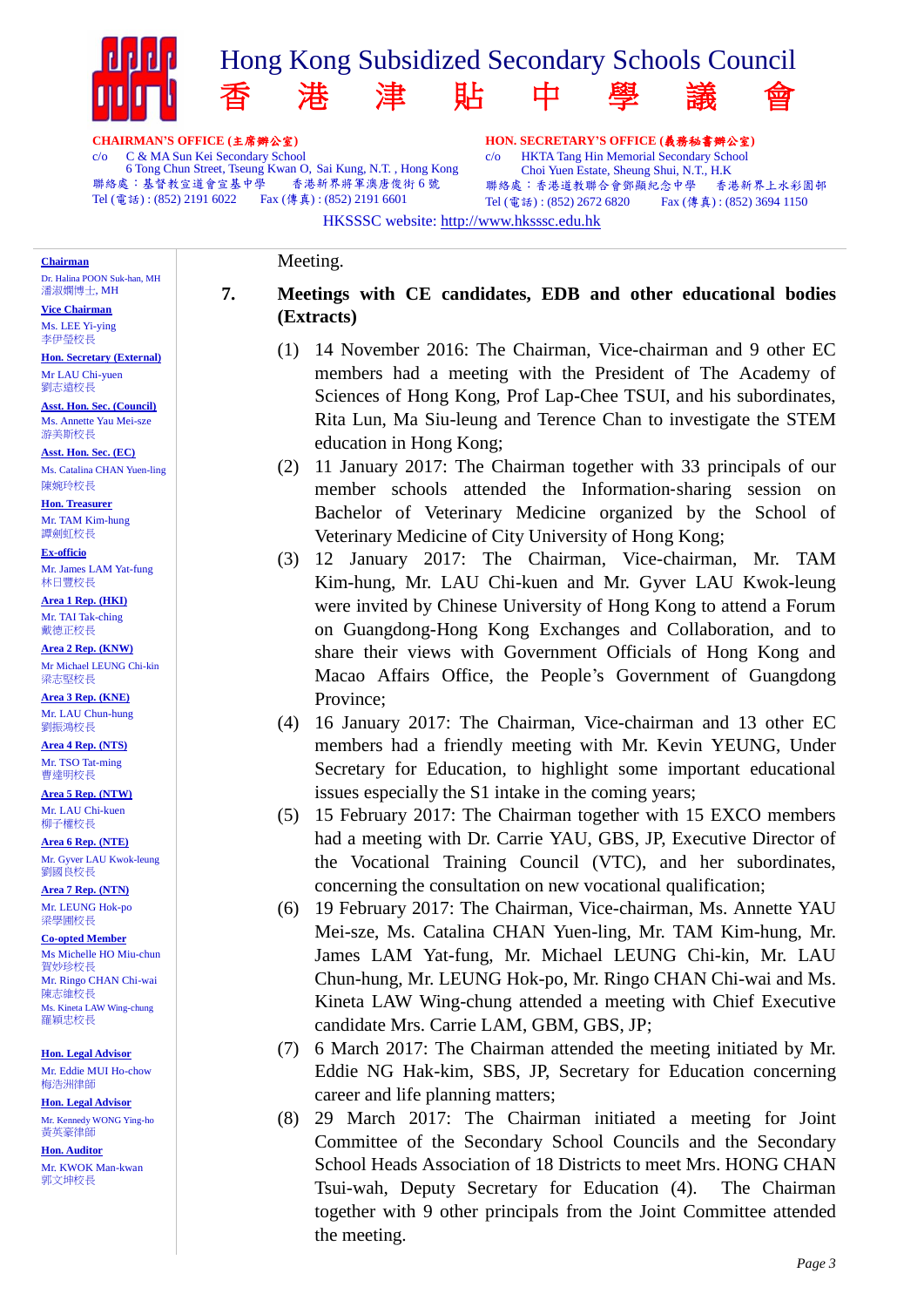

**CHAIRMAN'S OFFICE (**主席辦公室**)**

c/o C & MA Sun Kei Secondary School 6 Tong Chun Street, Tseung Kwan O, Sai Kung, N.T., Hong Kong<br>5 : 基督教宣道會宣基中學 - 香港新界將軍澳唐俊街 6 號 聯絡處:基督教宣道會宣基中學 Tel (電話) : (852) 2191 6022 Fax (傳真) : (852) 2191 6601

**HON. SECRETARY'S OFFICE (**義務秘書辦公室**)** c/o HKTA Tang Hin Memorial Secondary School Choi Yuen Estate, Sheung Shui, N.T., H.K 聯絡處:香港道教聯合會鄧顯紀念中學 香港新界上水彩園邨 Tel (電話): (852) 2672 6820 Fax (傳真): (852) 3694 1150

HKSSSC website: http://www.hksssc.edu.hk

#### **Chairman**

Dr. Halina POON Suk-han, MH 潘淑嫻博士, MH

**Vice Chairman** Ms. LEE Yi-ying 李伊瑩校長

**Hon. Secretary (External)** Mr LAU Chi-yuen 劉志遠校長

**Asst. Hon. Sec. (Council)** Ms. Annette Yau Mei-sze 游美斯校長

**Asst. Hon. Sec. (EC)** Ms. Catalina CHAN Yuen-ling 陳婉玲校長

**Hon. Treasurer** Mr. TAM Kim-hung 譚劍虹校長

**Ex-officio** Mr. James LAM Yat-fung 林日豐校長

**Area 1 Rep. (HKI)** Mr. TAI Tak-ching 戴德正校長

**Area 2 Rep. (KNW)** Mr Michael LEUNG Chi-kin 梁志堅校長

**Area 3 Rep. (KNE)** Mr. LAU Chun-hung 劉振鴻校長

**Area 4 Rep. (NTS)** Mr. TSO Tat-ming 曹達明校長

**Area 5 Rep. (NTW)** Mr. LAU Chi-kuen 柳子權校長

**Area 6 Rep. (NTE)** Mr. Gyver LAU Kwok-leung 劉國良校長

**Area 7 Rep. (NTN)** Mr. LEUNG Hok-po 梁學圃校長

**Co-opted Member** Ms Michelle HO Miu-chun 賀妙珍校長 Mr. Ringo CHAN Chi-wai 陳志維校長 Ms. Kineta LAW Wing-chung 羅穎忠校長

**Hon. Legal Advisor** Mr. Eddie MUI Ho-chow 梅浩洲律師

**Hon. Legal Advisor** Mr. Kennedy WONG Ying-ho 黃英豪律師

**Hon. Auditor** Mr. KWOK Man-kwan 郭文坤校長

#### **II. Announcement**

#### **1. General Meeting**

The General Meeting will be held in Assembly Hall, 4/F, North Tower, YMCA of Hong Kong, 41 Salisbury Road, Tsimshatsui, Kowloon on **Monday, 12th June 2017 at 9:00 a.m.**

#### **Programme for the meeting**

| $9:00 - 9:15$ a.m.                      | Registration                 |
|-----------------------------------------|------------------------------|
| $9:15 - 10:30$ a.m.                     | <b>General Meeting</b>       |
| $10:30 - 11:00$ a.m.                    | <b>Tea Break</b>             |
| $11:00$ a.m. $-12:00$ nn                | Keynote Speech: "後真相年代的教育想像" |
|                                         | Speaker: 李錦洪先生               |
|                                         | (李錦洪先生現任香港網絡媒體 D100《新聞       |
|                                         | 天地》主持人,《基督教時代論壇》榮休社長,        |
|                                         | 早年在星島報業任職至總編輯,曾主持多個          |
|                                         | <b>電台、電視節目,包括《頭條新聞》、《時事</b>  |
|                                         | 沙龍》及《政治騷小小》等,李先生為香港          |
|                                         | 城市大學EMBA「溝通與演說」課程特約講         |
|                                         | 師、加拿大華僑之聲電台香港特約評論員、          |
|                                         | 自由傳道人、傳媒顧問及培訓導師)             |
| $12:00 \text{ nm} - 12:15 \text{ p.m.}$ | Q & A                        |
| $12:30 - 1:30$ p.m.                     | Lunch Buffet                 |

Please fill in the Reply Slip to confirm your attendance at the meeting and reserve your lunch (HK\$100 per head). Kindly return it to Mr. TAM Kim-hung, Hon Treasurer, on or before 24<sup>th</sup> May 2017 (Wednesday). Your support and participation would be very much appreciated. We look forward to seeing you in the meeting.

> Yours sincerely, *Annette Yau*

Annette YAU Mei-Sze (Ms) Asst. Hon. Sec. (Council)

 $\overline{a}$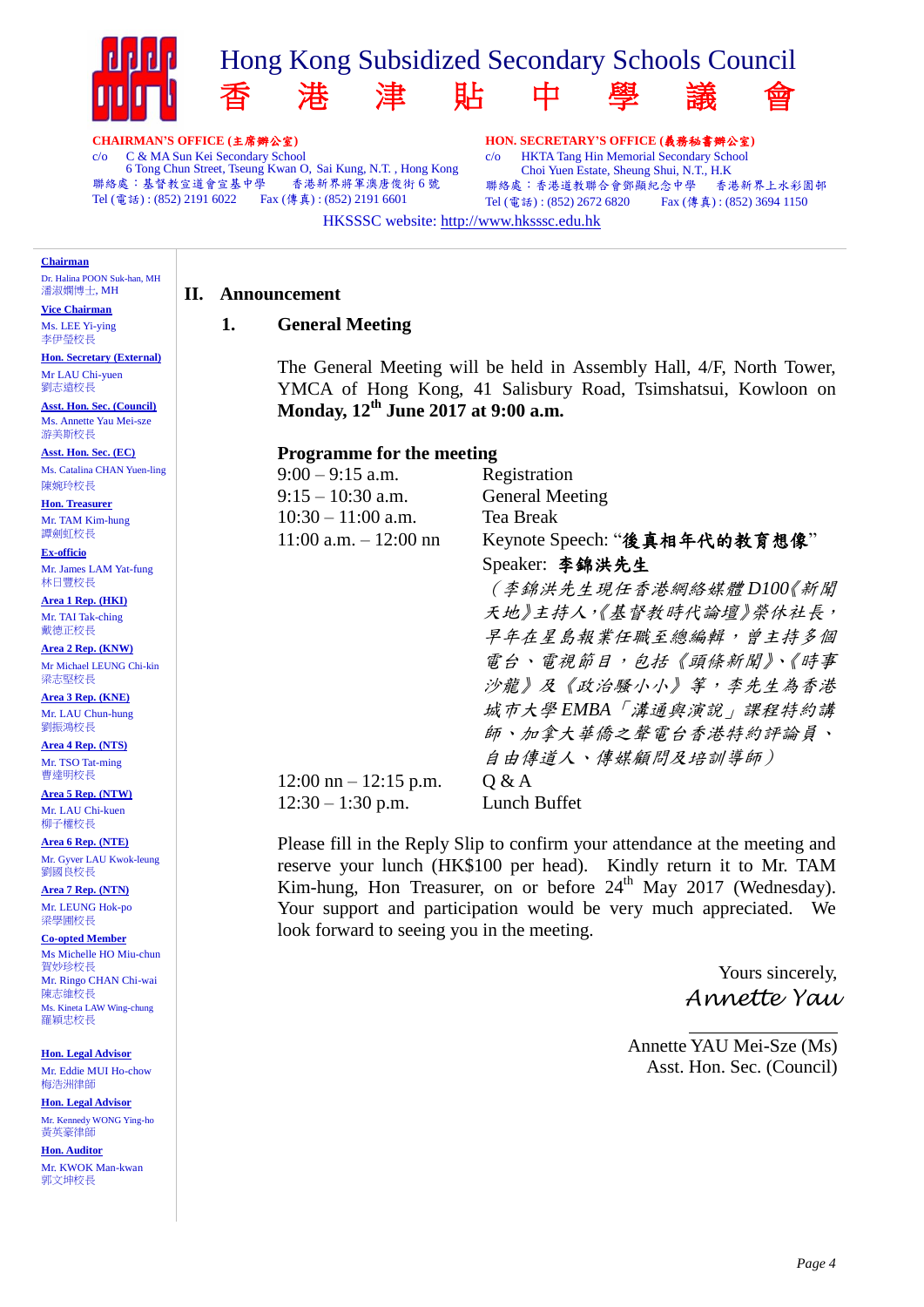

**CHAIRMAN'S OFFICE (**主席辦公室**)** c/o C & MA Sun Kei Secondary School 6 Tong Chun Street, Tseung Kwan O, Sai Kung, N.T. , Hong Kong 聯絡處:基督教宣道會宣基中學 Tel (電話) : (852) 2191 6022 Fax (傳真) : (852) 2191 6601

**HON. SECRETARY'S OFFICE (**義務秘書辦公室**)** c/o HKTA Tang Hin Memorial Secondary School Choi Yuen Estate, Sheung Shui, N.T., H.K 聯絡處:香港道教聯合會鄧顯紀念中學 香港新界上水彩園邨 Tel (電話): (852) 2672 6820 Fax (傳真): (852) 3694 1150 HKSSSC website: http://www.hksssc.edu.hk

# **Reply Slip**

(Please return by  $24^{\text{th}}$  May, 2017)

Mr. TAM Kim-hung Hon Treasurer, HKSSSC c/o True Light Girls' College 54A Waterloo Road, Yau Ma Tei, Kowloon.

Fax: 2782 5300

 $\Box$  \*I shall attend the General Meeting on Monday, 12<sup>th</sup> June 2017.

□ \*I shall stay for lunch and enclosed please find a crossed cheque

(\_\_\_\_\_\_\_\_\_\_\_\_\_\_\_\_\_\_\_\_\_\_\_\_\_\_\_\_\_Bank, Cheque no. \_\_\_\_\_\_\_\_\_\_\_\_\_\_\_\_\_) of HKD\$100

payable to "Hong Kong Subsidized Secondary Schools Council".

*\*Please tick wherever appropriate.* 

 $Signature:$ Name (in block letters) :  $School:$  $\text{Date}:$ 

(Please use the following Address Label for your return of the Reply Slip)

Mr. TAM Kim-hung Hon Treasurer, HKSSSC c/o True Light Girls' College 54A Waterloo Road, Yau Ma Tei, Kowloon.